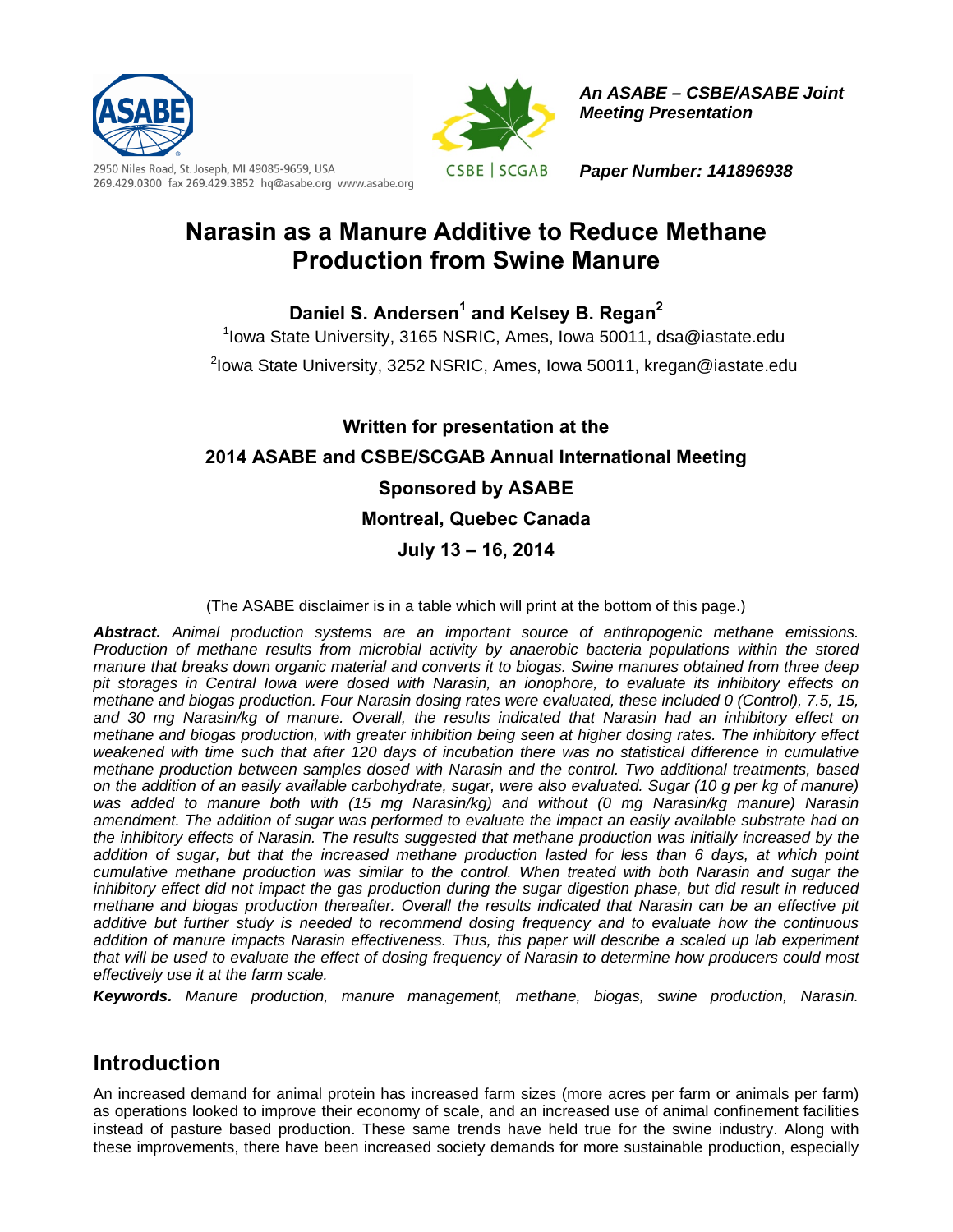with regards to greenhouse gas mitigation. Traditionally, swine manure has been returned to the land as a fertilizer to support crop growth (Hatfield et al., 1998). In most instances, this practice continues to this day; however, due to the prevalence of corn and soybean production throughout the Midwestern United States, land application windows are often limited to either the spring prior to planting or after harvest in the fall. Thus, longterm storage (6-12 months) of manure is typically required on swine farms. In Iowa, swine finishing operations typically utilize deep-pits to store the manure between land application events. These deep-pits are located within the swine production building, beneath a slatted floor on which the pigs are raised. This allows the manure to fall through to the storage pit below, where it remains until field conditions are appropriate for manure application. Storing the manure within the building limits the opportunity for rainwater dilution of the manure, minimizing manure volumes and maintaining the fertilizer value. However, this long term storage can lead to ammonia and greenhouse gas emissions from the manure.

Many techniques have been developed to mitigate methane emission from manures including frequent manure removal from the floor or pen, the adoption of an anaerobic digestion system (Clemens et al., 2006), or covering and capturing the emitted gas (Clemens and Ahlgrimm, 2001). Though different techniques have been developed for the mitigation of methane, there is still a demand for new, cost-effective technology which can aid in control. One approach that has received attention includes the use of dietary manipulation to increase digestibility of feedstuff, and as a result limit organic matter in the excrement, resulting in decreased potential for conversion to methane. Another approach based on diet manipulation, mostly tested in rumens, is the use of feed additives to decrease the fermentation of organic matter and inhibit methanogenesis (Johnson and Johnson, 1995; Benchaar et al., 2001).

Although not verified, similar approaches might have the potential to reduce gas production by adding a product directly to the manure storage pits. One product that has been tested in the lab setting for its potential to reduce gas production from swine manure is tannins (Whitehead et al., 2012). Similarly, others have recommended the use of Rumensin as a pit additive to reduce foaming (Clanton, 2012). However, Rumensin has been reported to be toxic to pigs if consumed (lethal dose of approximately 16 mg/kg) so this is a risky proposition. Another ionosphere, Narasin, is safe for swine. Thus, the objective of this study was to evaluate if addition of Narasin to swine manure would reduce methane and biogas production from the manure and if so, what dosing rate of Narasin would be required to achieve reduction.

## **Material and Methods**

#### **Treatment Design**

Manure samples were collected from three deep-pit swine finishing facilities in Central Iowa. At each site, a manure pump-out port was selected for sample collection. A manure sample was collected from the midpoint of the liquid manure level using a vacuum pump to collect the sample. Manure samples were brought back to the Agricultural Waste Management lab and tested for total solids, volatile solids, and pH. The manure from each site was then divided into eighteen portions of 100 grams each that were randomly assigned to six treatments. Three replicates of each manure by treatment combination used. Of the six treatments, four were utilized to evaluate the impact of Narasin dose level on methane and biogas production from the manure. The Narasin dosing rates were 0, 7.5, 15, and 30 mg Narasin per kg of manure. These dosing rates were selected based on using Narasin as a feed additive for swine; the labeled dosing rate in feed would equate to roughly 30 mg Narasin per kg of manure, but only about ½ of the Narasin activity is estimated to remain after digestion in the animal, giving an approximate activity in the manure of 15 mg Narasin per kg of manure. Doses of doubles and half this rate were also selected to provide a range of treatments for comparison.

Two additional treatments were also utilized; these were a sugar addition of ten grams sugar per kg of manure and a sugar addition of one gram sugar per kg of manure with a dose of 15 mg Narasin per kg of manure. This level of sugar addition was chosen to add approximately 20% more COD to the manure and to evaluate how Narasin effectiveness was impacted. The addition of these two treatments provides a factorial treatment structure when a subset of four of the six treatments are considered. In the factorial design, the treatments were Narasin rate (0, 15 mg/kg manure) and sugar addition (0, 10 g/kg manure), fully crossed with each other for each of the three manure types. These additional treatments were chosen to better elucidate the mechanism of Narasin in limiting methane production and to evaluate if Narasin was still effective when easily degradable substrate was present.

#### **Measurement of Biogas and Methane Production**

The 100 grams of manure was poured into a clear, 250 mL graduated serum bottle (Wheaton Science Products No.:223950) and then dosed with narasin and sugar as appropriate for that treatment. The exact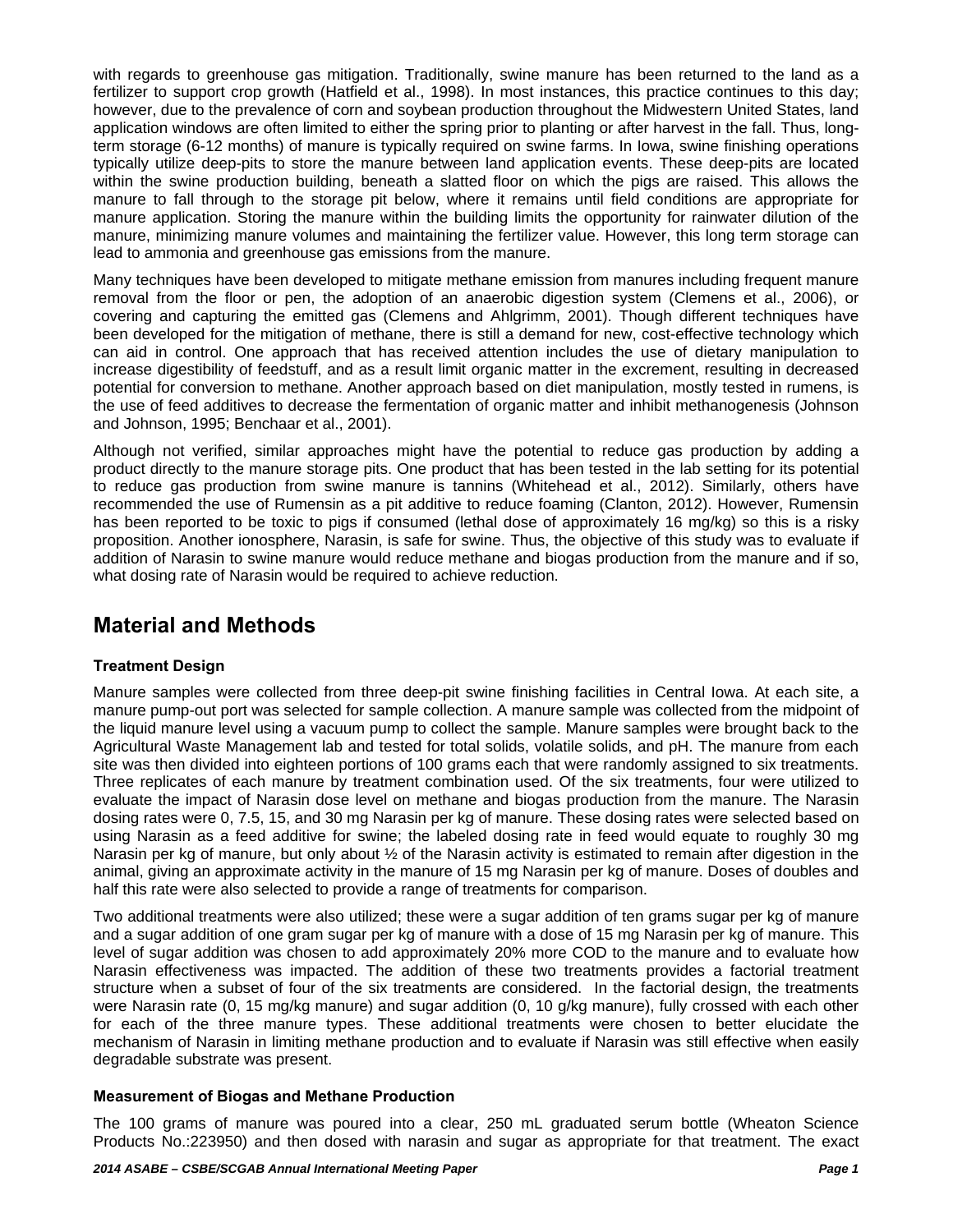volume of these serum bottles was recorded using a water displacement method; based on measurements in the AWML this volume was approximately 283.33 mL. The exact mass of manure added to the bottle was recorded (difference in mass between the empty bottle and the mass of the manure and the bottle, graduated marks on the bottle side are used to estimate 100 mL while adding the manure). A sleeve stopper septa (Sigma-Aldrich Z564729) was then placed on top of the bottle to seal it from the atmosphere and the time the bottle sealed recorded. The bottle was placed on a laboratory counter and incubated at room temperature for 130 days. Biogas production was measured periodically by inserting the needle of a glass, gas-tight syringe (Micro-Mate interchangeable hypodermic Syringe 50cc Lock Tip, Popper & Sons, Inc. New Hyde Park, New York) into the sleeve septum. When inserted, pressure in the bottle displaced the wetted barrel of the syringe. The volume of biogas extracted was read from graduated markings on the syringe body. The volume and time at which the sample was collected was then recorded and the biogas injected into an infrared gas analyzer (NDIR-CH4 Gasanalyzer University Kiel, Germany) to obtain the methane content. Biogas and methane production were assayed on days 3, 6, 10, 14, 19, 25, 32, 40, 47, 51, 63, 73, 83, 89, 96, 103, 109, 114, 121, and 130.

The biogas production in liters of gas generated per liter of manure is the amount of biogas produced, equal to the volume of gas measured, corrected to standard ambient temperature and pressure (25°C, 0.986 atm), from the syringe displacement method divided by the volume of manure used in the assay. Methane production was calculated similarly, but in this case the total mass of methane produced was corrected by adding the amount of biogas measured to the volume of the headspace in the bottle minus the methane left in the headspace of the bottle at the previous measurement. This correction was required as all of the methane produced during the incubation isn't extracted, i.e., some remains in the head space of the bottle. This value is multiplied by the methane content of the biogas and then divided by the volume of manure used in the incubation. At the conclusion of the incubation the manure was again assayed for pH, total solids, and volatile solids content so that changes, i.e., solids destruction, could be calculated.

#### **Statistical Analysis**

Statistical analysis was performed on cumulative methane and biogas production for days when biogas samples were collected. Analysis was performed in JMP Pro 10. The statistical model consisted of two terms: manure source which was utilized as a random variable and treatment which was treated as a fixed factor. Fisher's least significant difference was utilized as a means separation procedure. In addition contrast statements were utilized to provide a more detailed analysis of the results. Three contrast statements were utilized to analyze the factorial subset of treatments (narasin x sugar addition). The first contrast statement evaluated the impact of sugar by comparing the control and 15 mg Narasin/kg manure addition against the sugar addition and the sugar addition with 15 mg narasin/kg of manure. The second contrast statement evaluated the impact of narasin by comparing the control and sugar addition treatments to the 15 mg Narasin/kg manure addition and the sugar addition with 15 mg Narasin/kg of manure. Finally, the third contrast statement evaluated the impact of the Narasin x sugar addition interaction. This contrast compared the control and sugar addition with 15 mg Narasin/kg of manure against the sugar addition and the 15 mg Narasin/kg of manure addition. Similar statistical analysis was performed on the total solids, volatile solids, and pH of the manure.

## **Results and Discussion**

#### **Narasin Dosing Rate**

The manure samples collected represented a range of different manure conditions with farm A, B, and C having initial total (and volatile) solids concentrations of 8.36% (6.67%), 6.73% (5.27%), and 6.49% (5.25%) respectively. Based on our recent sampling of over 60 swine manure deep pits on production operations in Iowa, these solids concentrations are representative of deep-pit systems within Iowa (Van Weelden et al., 2013). The initial pH's of the samples were 7.86, 7.59, and 7.00 for farm A, B, and C respectively. At the time of collection, between 80 and 110 cm of manure were present and the manure temperature ranged between 12.6° and 15°C. Of these barns both barn A and B had foam present at the time of sample collection (20 cm and 33 cm respectively), while barn C had no foam present, but instead 0.6 cm of crust on the surface. However, all three barns did experience various degrees of foaming within the calendar year.

Despite the initial similarities to the manures all three produced significantly different amounts of methane over the 130 days of incubation. Farm A's manure produced 7.9 L CH<sub>4</sub>/L of manure, farm B's manure produced 9.3 L CH<sub>4</sub>/L manure, and farm C's manure generated 5.0 L CH<sub>4</sub>/L of manure. This resulted in methane production of 117, 161, and 129 L CH<sub>4</sub> per kg of volatile solids for Farm A, B, and C respectively. These levels of methane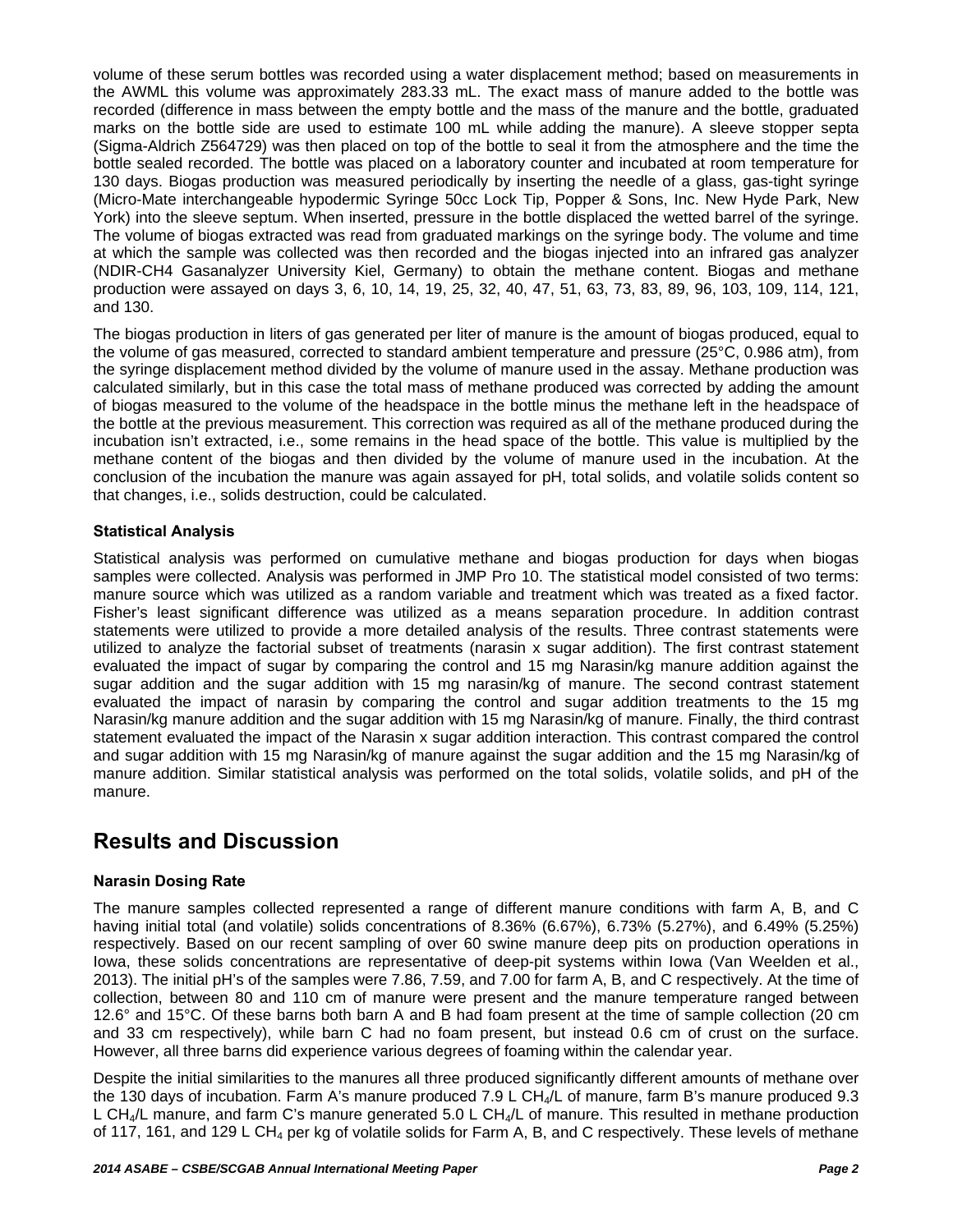production are similar to the ultimate methane production potentials reported by Van Weelden et al. (2013) for similar manure samples based on their use of a biochemical methane potential assay and those reported by Moody et al. (2011) for swine manure obtained from a deep-pit storage system. This would seem to indicate that the majority of the methane generation potential of these samples had been exhausted during this incubation. Visual observation of the data (figure 1) would tend to support this for Farms A and C, as the methane production rates of the manures were slowing greatly near the end of the incubation; however, farm B had not yet shown an indication that methane production was slowing.

Biogas generation among the three manures was more similar with farm A and B not being statistically different from each other (11.9 and 13.7 L biogas/L manure respectively); however, farm C's manure had lower statistically lower biogas generation, producing 6.7 L biogas per L of manure. Temporal trends noted for methane held true for biogas as both farm A's and C's manure exhibited slowing rates, while farm B's manure again exhibited a linear pattern.

For all three manures, methane and biogas production were greatest for the control treatment, and reduced for all three Narasin dosing rates. The impact of Narasin was most pronounced at the beginning of the study, immediately impacting both methane and biogas production. As the study proceeded samples treated with Narasin began to produce methane at a rate faster than the control so that cumulative methane totals per L of manure became more similar near the end of the study. Similar trends were seen for biogas production. As all three manures had different methane production potential characteristics a method was needed to normalize the data so comparisons between sites could be performed. This was done by dividing the cumulative methane production of a sample treated with a Narasin dose by the average gas production of the control samples for that manure, effectively indicating what percent of the controls gas production the treatment sample had produced. When evaluated in this manure it was apparent that the rate of both methane and biogas production was impacted immediately with the addition of Narasin. The amount of this reduction appeared to be proportional to the dosing rate as the highest dosing rate exhibited the greatest reduction. Visually, the Narasin appeared to be very effective for approximately 25 days, at which point the rate of biogas production in the samples treated with the Narasin became greater than that of the control. Even though methane and biogas production rates started to recover in comparison to the control at around day 25, the reduction in cumulative methane and biogas remained significant until the end of the 130 day incubation period. Differences between Narasin dosing rates was less dramatic for biogas production as no significant difference between rates were detected at any point in the study.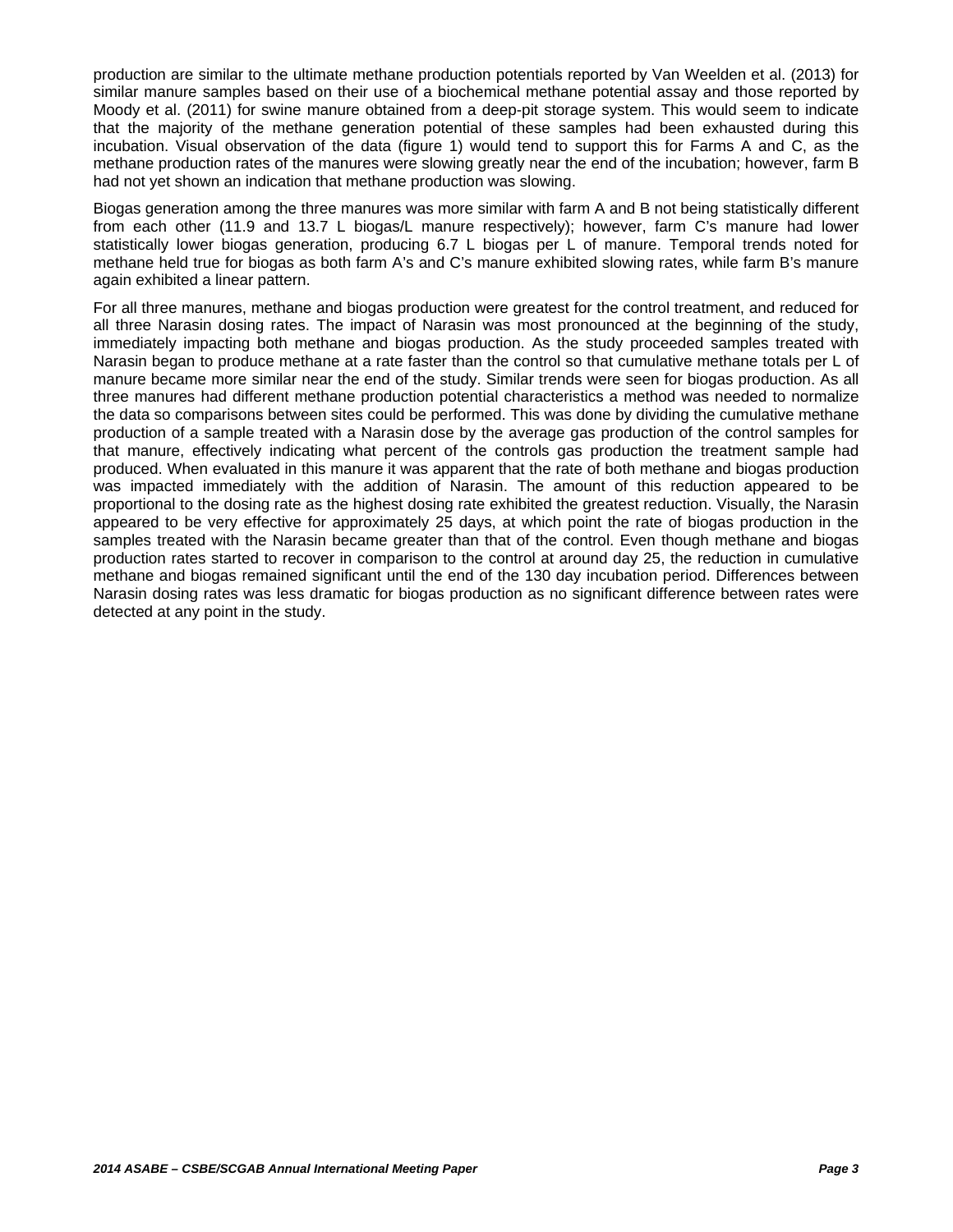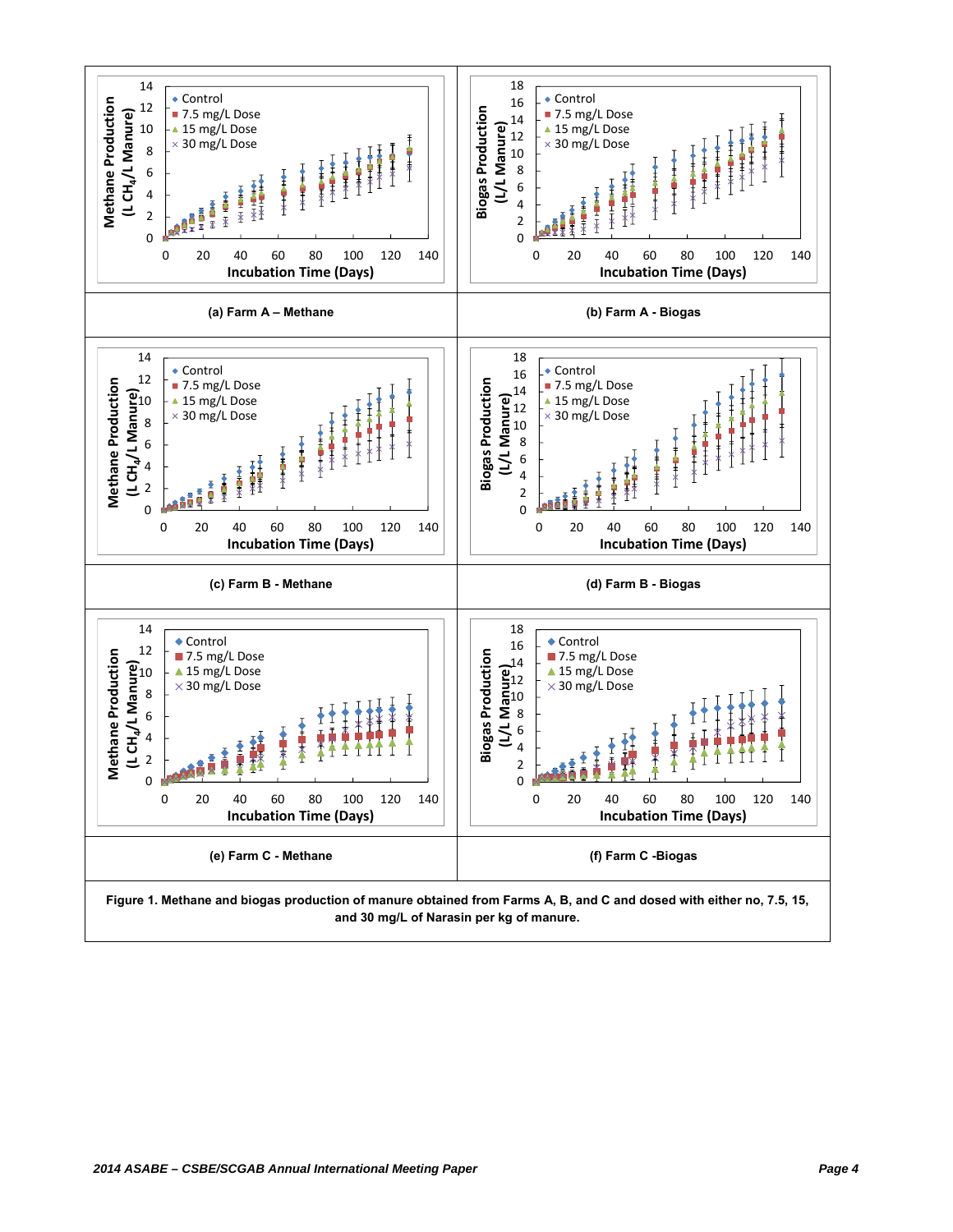

Another way of looking at this data is as inhibition graphs similar to those that would be generated in an anaerobic toxicity assay (ATA). The ATA methodology was developed by Owen et al. (1979) to evaluate potential substrate toxicity. During the assay, toxicity is evaluated in terms of the ability of a given substance to inhibit methane production (ISO, 2003). The general concept of an ATA is to introduce increasing levels of a potential toxicant to multiple assays containing a standard amount of inoculum and a standard feedstock. The percent inhibition is then plotted against the concentration of the potential toxicant included in the incubation. In a typical ATA methodology this is done at one point-in-time, typically within the first two to four days after initiating the incubation and methane production rate (Moody et al., 2011). This is done as the methane production rate during this period is approximately constant as methane generation is substrate limited. This indicates how the microbial organisms are impacted by potential toxicants, but not their ability to overcome the inhibition. However, by repeating the analysis at various time intervals it may be possible to evaluate if the degree of inhibition is decreasing.

As the treatment structure utilized here is similar to that of an ATA, the data was analyzed in a manner similar to what would have been done for an ATA. The results indicated that at the early and middle stages of the incubation, Day 0 through Day 51, the amount of inhibition was related to the Narasin inclusion rate. Inhibition was approximately linearly related to Narasin dose over the range of concentrations evaluated. At the later stages of the incubation, Day 103 through Day 130, the samples dosed with higher levels of Narasin had overcome their inhibition to the point where there was no relationship between dosing rate and Narasin inclusion and all levels resulted in similar inhibition in comparison to the control. It should be noted that despite no longer showing a relationship between Narasin dose and the amount of inhibition, the Narasin treated samples had not yet recovered to such an extent that they produced as much methane as the control. Days 51 through 103 represented the time period of transition in this study, where the samples at higher dosing rates were overcoming their inhibition. This can be seen in figure 3 by decreases in the slope of the best fit line and by decreased levels of inhibition.



**Figure 3. Percent inhibition as a function of Narasin inclusion at various times throughout the incubation.**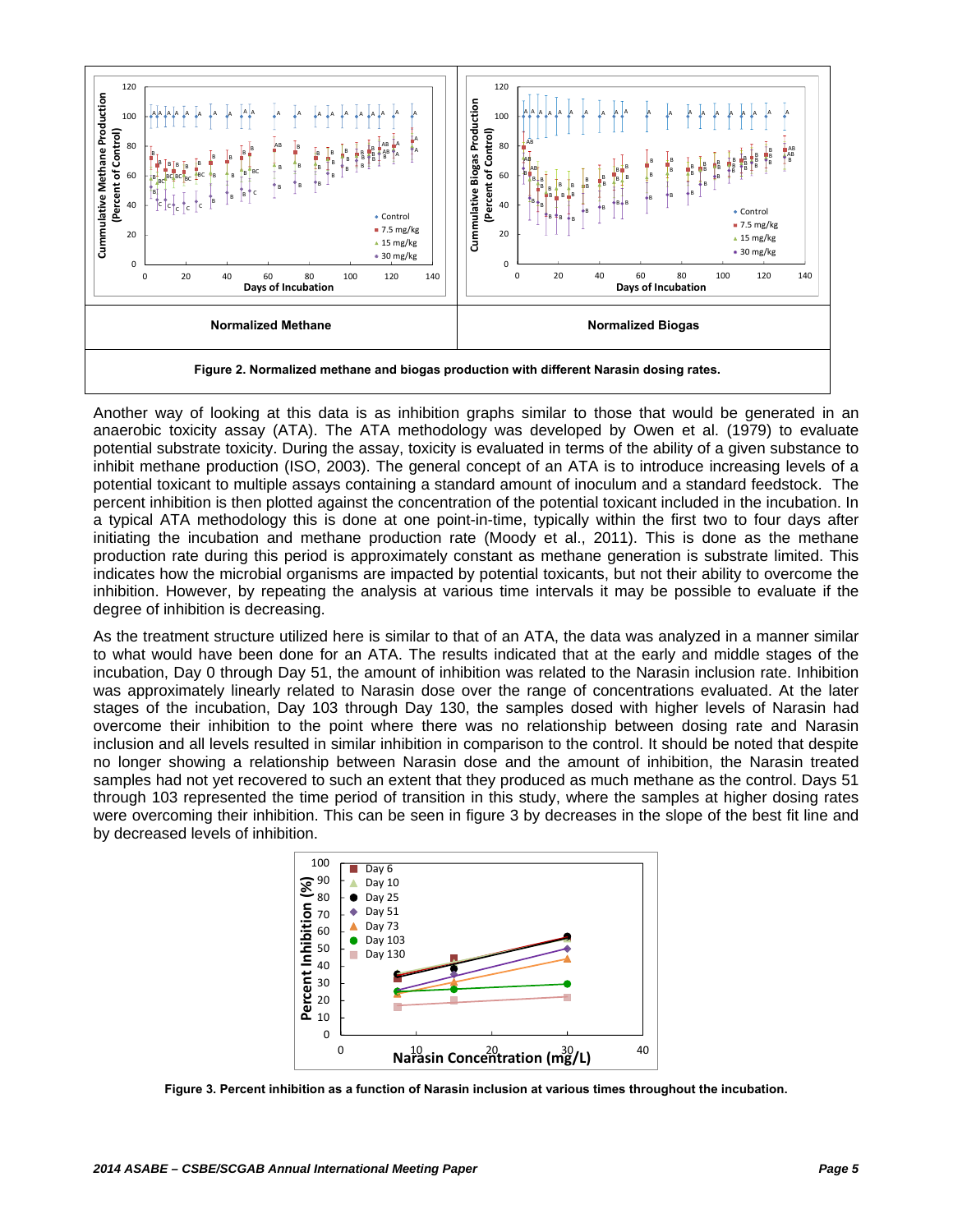#### **Impact of Narasin and Sugar Addition**

Now we are going to think about the four treatments that make up our factorial treatment structure. There were two factors being considered; sugar addition, Narasin addition, and the sugar x Narasin interaction. In general, sugar enhanced methane and biogas production at the beginning (before about 6 days for methane and 19 days for biogas) of the incubation, but the effect quickly disappeared, with cumulative methane production actually lagging behind the control and Narasin only treatments during the middle portion of the incubation. This lag had disappeared by the end of the 130 day incubation. Sugar addition caused a greater increase in biogas production than in methane production at the beginning of the incubation; this result was expected as due to its chemical composition sugar will result in biogas that is 50% methane and 50% carbon dioxide which is a lower methane content than the biogas generated from decomposition of organic material within the swine manure.

The results indicated that Narasin was effective at reducing both methane and biogas production from the manures; however, in this case one of the most interesting aspects of the results was that at the beginning of the experiment (through day 10) a significant ( $p < 0.05$ ) interaction between sugar and Narasin additions was noted. This interaction was caused by Narasin being unable to reduce methane or biogas production during the sugar degradation portion of the incubation, but being effective when applied to the manure without sugar addition. After the impact of the sugar addition on methane and biogas production had subsided, the impact of Narasin quickly became effective on cumulative methane and biogas production. These results would seem to indicate that Narasin, which is an anti-microbial agent, does not impact microbial populations that control biogas and methane production from sugar, but interferes with microbial pathways involved in the conversion of organic material within the manure into methane.



#### **Impact on Total and Volatile Solids Destruction**

The impact that Narasin addition had on total and volatile solids concentrations was evaluated in two ways. The first was to compare total and volatiles solids concentration of the various treatments after the manure had been incubated for 130 days and the prior to incubation concentrations. In general, concentrations of both total and volatile solids were significantly reduced during the incubation (figure 5), but relatively little difference was seen between treatments. In general all treatments were similar, but the sugar with Narasin addition did tend to be slightly higher, significantly so in the case of Farm B. In general, differences between treatments were most pronounced in this manure. This might have been due to the fact that it had not yet begun to exhibit a plateau to its methane production rate, indicating the greatest amount of methane production potential remaining. The other manures didn't exhibit these differences in a nearly as pronounced manner possibly due to the greater overall decomposition of the other manure samples. This could indicate that these differences between treatments were transient, and that given sufficient incubation time differences between treatments would have been decrease as methane and biogas production became more similar. Frequent sampling throughout the incubation for solids concentrations would be required to verify if these transient differences exist.

An alternative way of evaluating the impact of Narasin addition on solids is by calculating solids destruction (both total and volatile) over the course of the assay. In making this comparison the change the change in solids concentration was divided by the initial solids concentration to determine destruction. In the case when sugar was added, initial solids content was adjusted to account for the amount of sugar added. This amount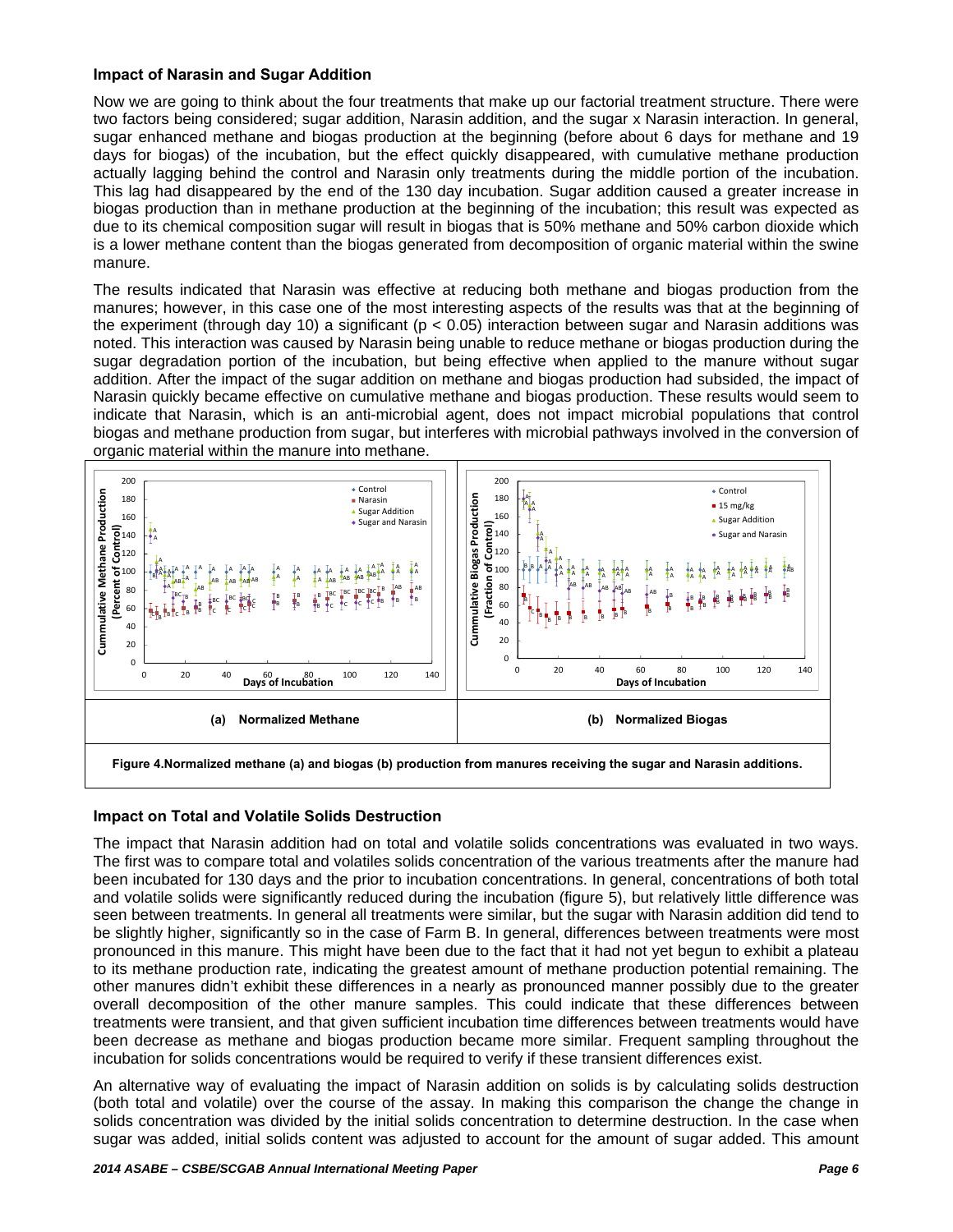was also added to the amount destroyed as only the amount in the manure originally and what remained post incubation was assayed. Solids destruction was then analyzed by blocking by site and comparing treatments. In general, the results indicated solids destruction was greater in samples receiving sugar addition (figure 6). This would be expected as the added sugar is an easily degradable substrate and as such should be broken down during the incubation. The impact or Narasin was less clear, but in general solids destruction decreased with increasing rate of Narasin addition. To better evaluate these effects total and volatile solids destruction was regressed against Narasin dosing rate. The results of this indicated that total solids destruction decreased by 0.19% for every additional mg of Narasin added to a kg of manure. The result was slightly more dramatic for volatile solids as its destruction decreased by 0.26% for ever additional mg of Narasin added to a kilogram of manure. These changes are actually relatively small as they indicate that on average volatile solids destruction would be reduced by about 8% when dosing manure at 30 mg Narasin/kg of manure and while total solids would destruction would be reduced by about 6%. In practice this deference would result in less than about 1% difference in solids concentration differences between manure treated with and not treated with Narasin.

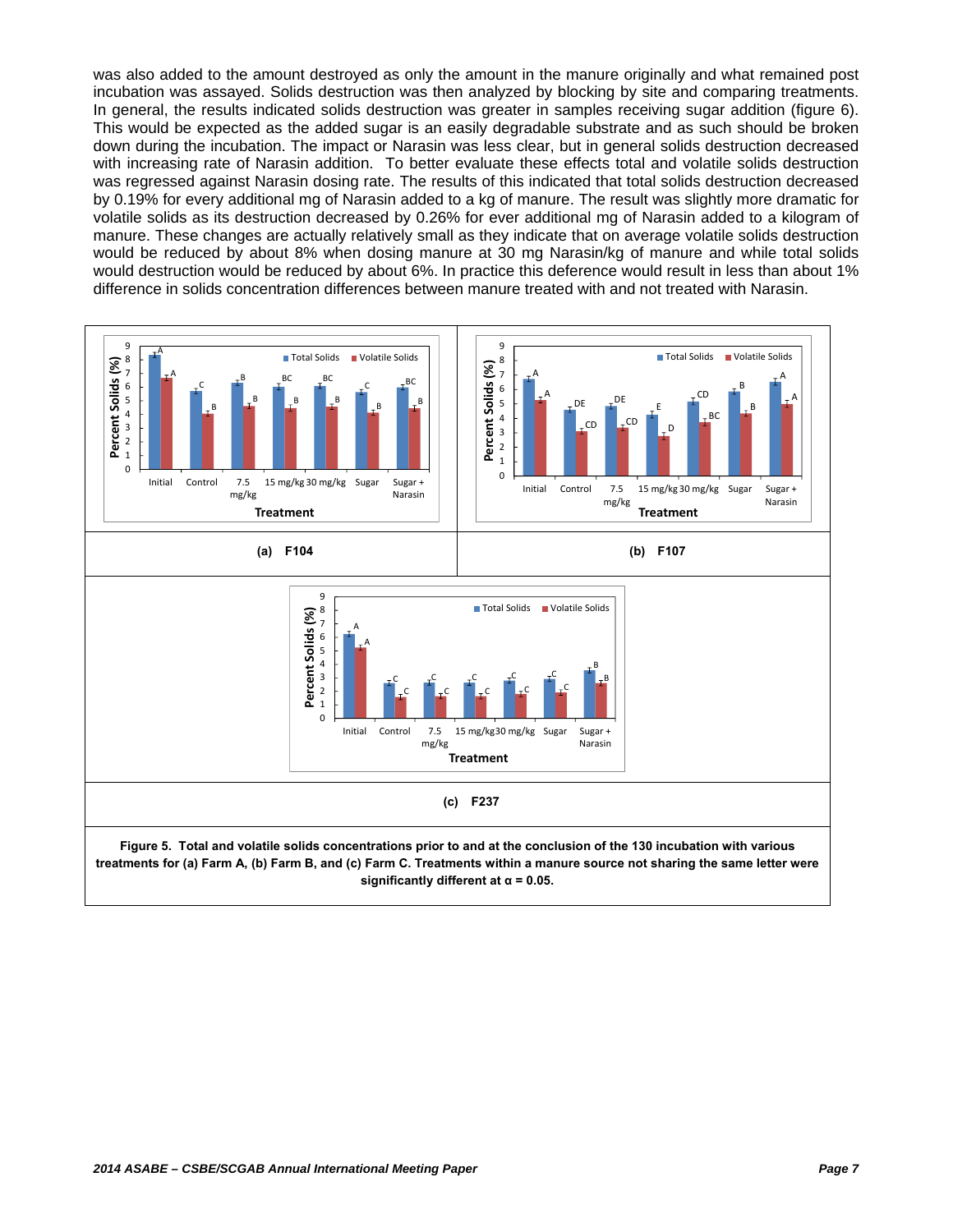

**Figure 6. Total and volatile solids destruction for each of the six treatments evaluated.** 

#### **Future Work: Determining Narasin Addition Frequency with Deep Pit Simulator**

Since it was shown in the previous experiment that Narasin can be effective at reducing methane production when added to manure, it became evident that a larger scale study was necessary to determine how producers could use it in an actual deep pit. The previous study indicated that Narasin lost effectiveness after 45 days, so more frequent dosing could be beneficial in reducing methane production. Thus, an experiment will be performed by using lab-scale deep-pit simulators with a semi-continuous input of swine manure to evaluate the impact of Narasin on methane and biogas production from the manure. Manure will be added to a sealed PVC tube, under anaerobic conditions, and gas production will be continuously measured using an inverted tipping bucket, similar to the set up shown in Figure 7. Methane analysis of the biogas will be performed weekly. All of the simulators will start with about ¼ of the total simulator volume filled with manure and then manure will be added twice per week at a rate that is consistent with actual swine production, proportional to the volume of the simulator. Different rates and dosing frequencies of Narasin will be used in the simulators and compared to a control treatment to evaluate if Narasin is effective at slowing the rate of methane production. Narasin treatments will be designed so that the amount of Narasin added will equal 15 mg Narasin per L manure when the simulator is at its' final volume of 4 L. Three replications of four treatments will be present: control (no Narasin added); 60 mg Narasin added at the beginning of the trial; 30 mg Narasin added at the beginning of the trial then a second dose of 30 mg Narasin when the manure volume reaches 2 L;, and a volume of Narasin added with manure weekly so that the total amount of Narasin when the simulator is full is 60 mg. Each trial will last longer than, in order to see if Narasin loses its effectiveness after that time, as was shown in the previous experiment. Biogas production volume will be analyzed from each treatment to determine if Narasin dosing causes a difference in gas production. Also, initial and final total and volatile solids will be measured. The results will help producers in determining if Narasin can be effective at reducing foaming and provide recommendations on the most effective dosing frequency needed to reduce methane emissions.



**Figure 7. Diagram of deep pit simulator set up.** 

### **Conclusions**

The results indicated that Narasin had an inhibitory effect on methane and biogas production, with greater